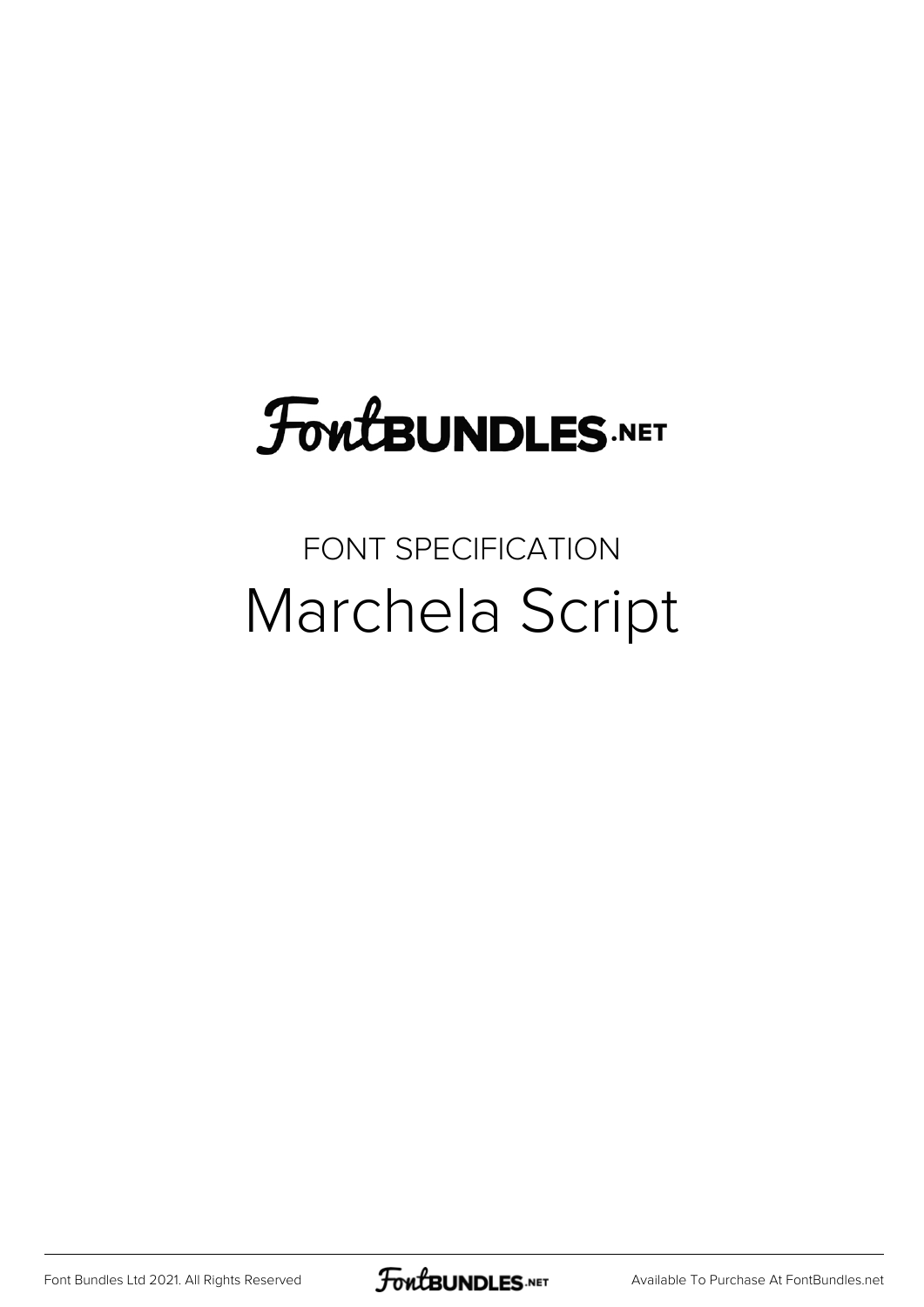## Marchela - Regular

**Uppercase Characters** 

ABCDEFDHIJXLMMOP ORSTUVWKY3

Lowercase Characters

abcdefghijklmnopgrst  $uvwxyz$ 

**Numbers** 

0123456789

Punctuation and Symbols

 $\begin{array}{ccccccccc}\n& \ \ \, & \ \ \, & \ \ \, & \ \ \, & \ \ \, & \ \ \, & \ \ \, & \ \ \, & \ \ \, & \ \ \, & \ \ \, & \ \ \, & \ \ \, & \ \ \, & \ \ \, & \ \ \, & \ \ \, & \ \ \, & \ \ \, & \ \ \, & \ \ \, & \ \ \, & \ \ \, & \ \ \, & \ \ \, & \ \ \, & \ \ \, & \ \ \, & \ \ \, & \ \ \,$ (K)  $\bm{h}$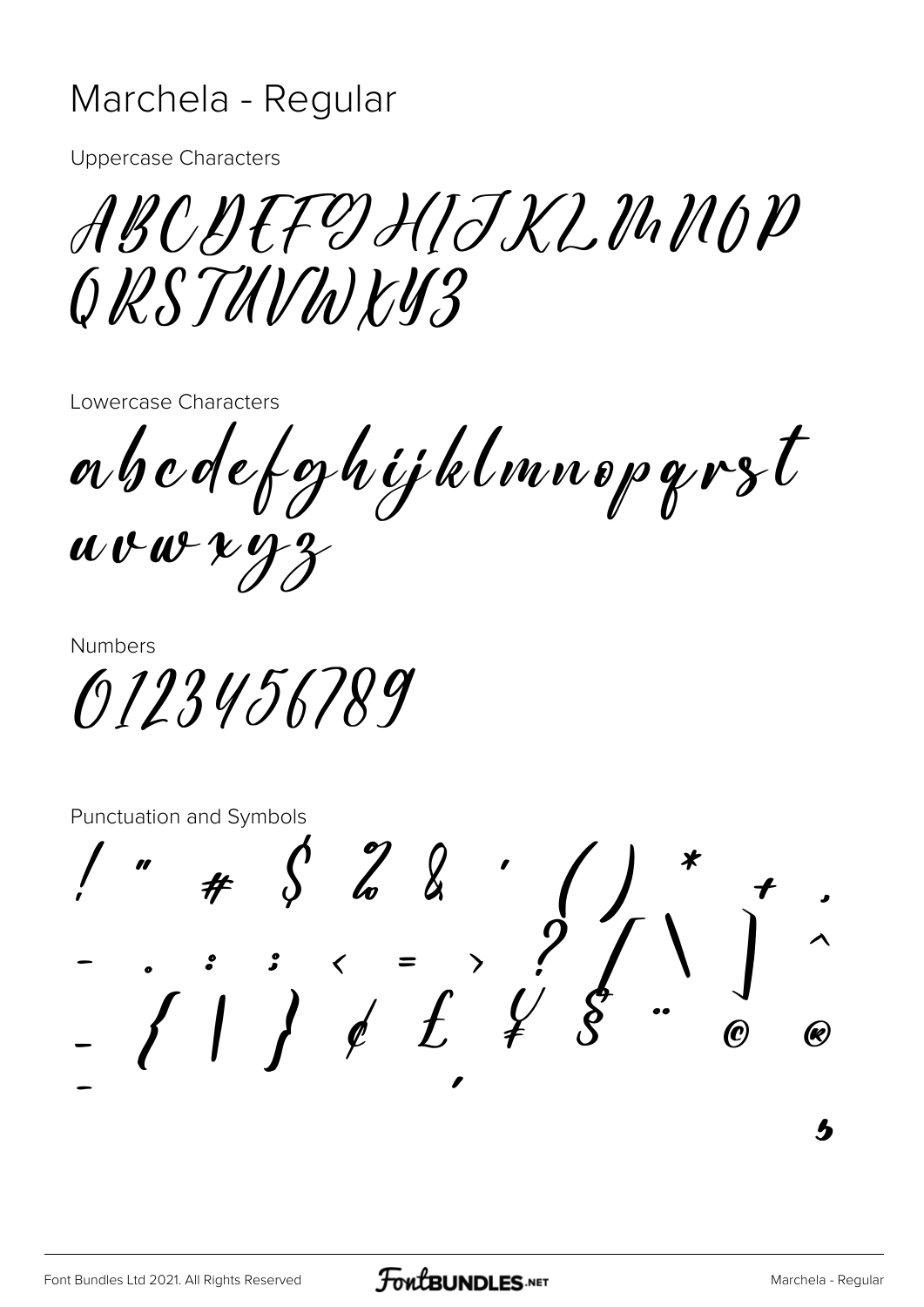All Other Glyphs

À Á Â Ã Ä Å Æ Ç È É Ê Ë Ì Í Î Ï Ñ Ò Ó Ô Õ Ö × Ø Ù Ú Û Ü Ý ß à á â ã ä å æ ç è é ê ë ì í î  $\ddot{v}$   $\ddot{v}$   $\dot{v}$   $\ddot{v}$   $\ddot{v}$   $\ddot{v}$   $\ddot{v}$   $\ddot{v}$   $\dot{v}$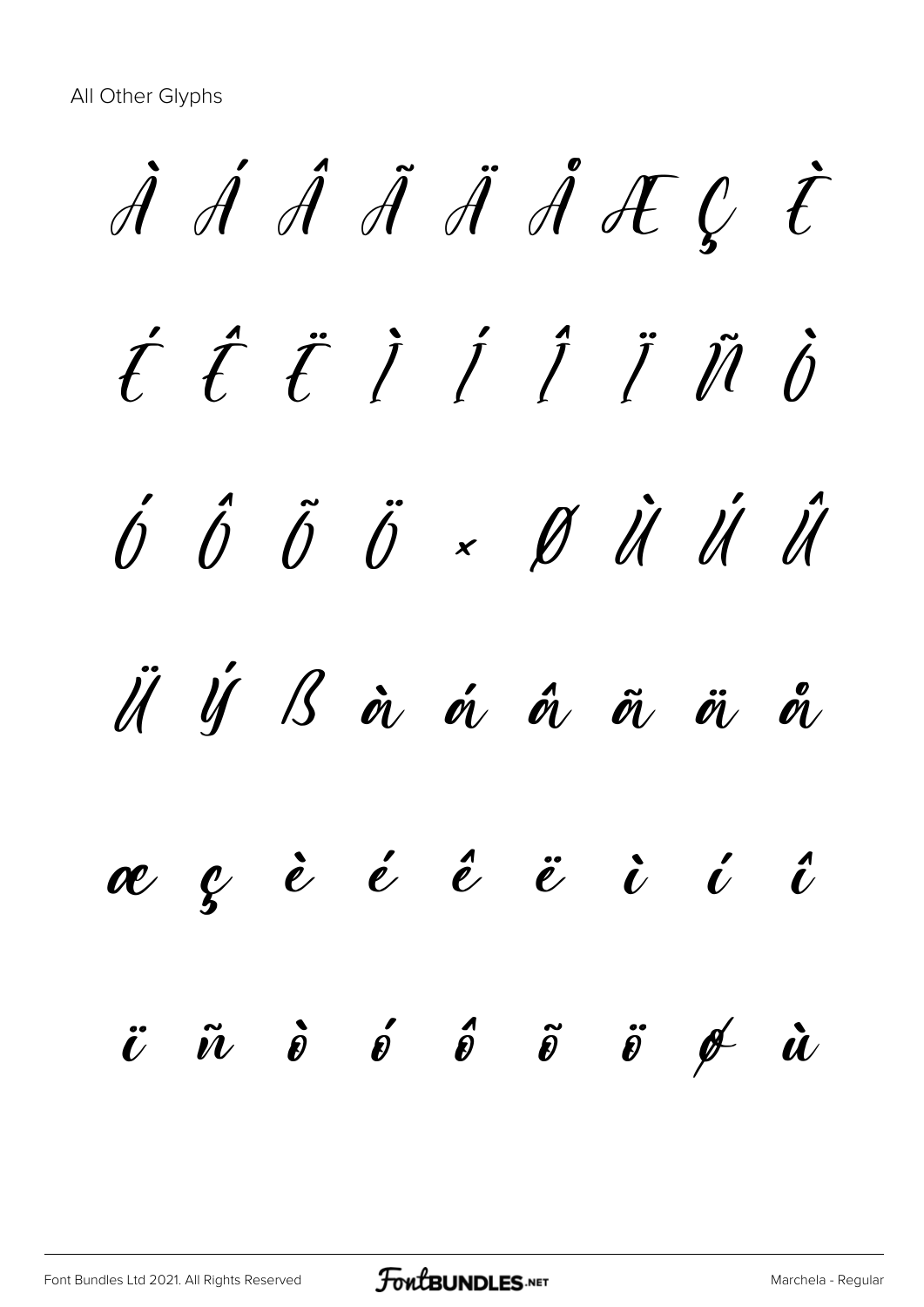ú û ü ý ÿ Ā ā Å å  $\oint$  a  $\acute{\theta}$  i  $\acute{\theta}$  i  $\acute{\theta}$  i  $\acute{\theta}$  i  $\acute{\theta}$  $\stackrel{\text{\tiny o}}{c}$   $\stackrel{\text{\tiny o}}{d}$  i  $\stackrel{\text{\tiny o}}{d}$  i  $\stackrel{\text{\tiny o}}{d}$  i  $\stackrel{\text{\tiny o}}{d}$  i  $\stackrel{\text{\tiny o}}{d}$ Ę ę Ě ě Ĝ ĝ Ğ ğ Ġ  $\dot{g}$   $\dot{g}$   $\dot{g}$   $\dot{d}$   $\dot{b}$   $\ddot{i}$   $\ddot{i}$   $\ddot{i}$   $\ddot{i}$  $\int u \int f \int v \hat{J} f X$ k Ĺ ĺ Ļ ļ Ĺ Ľ L ŀ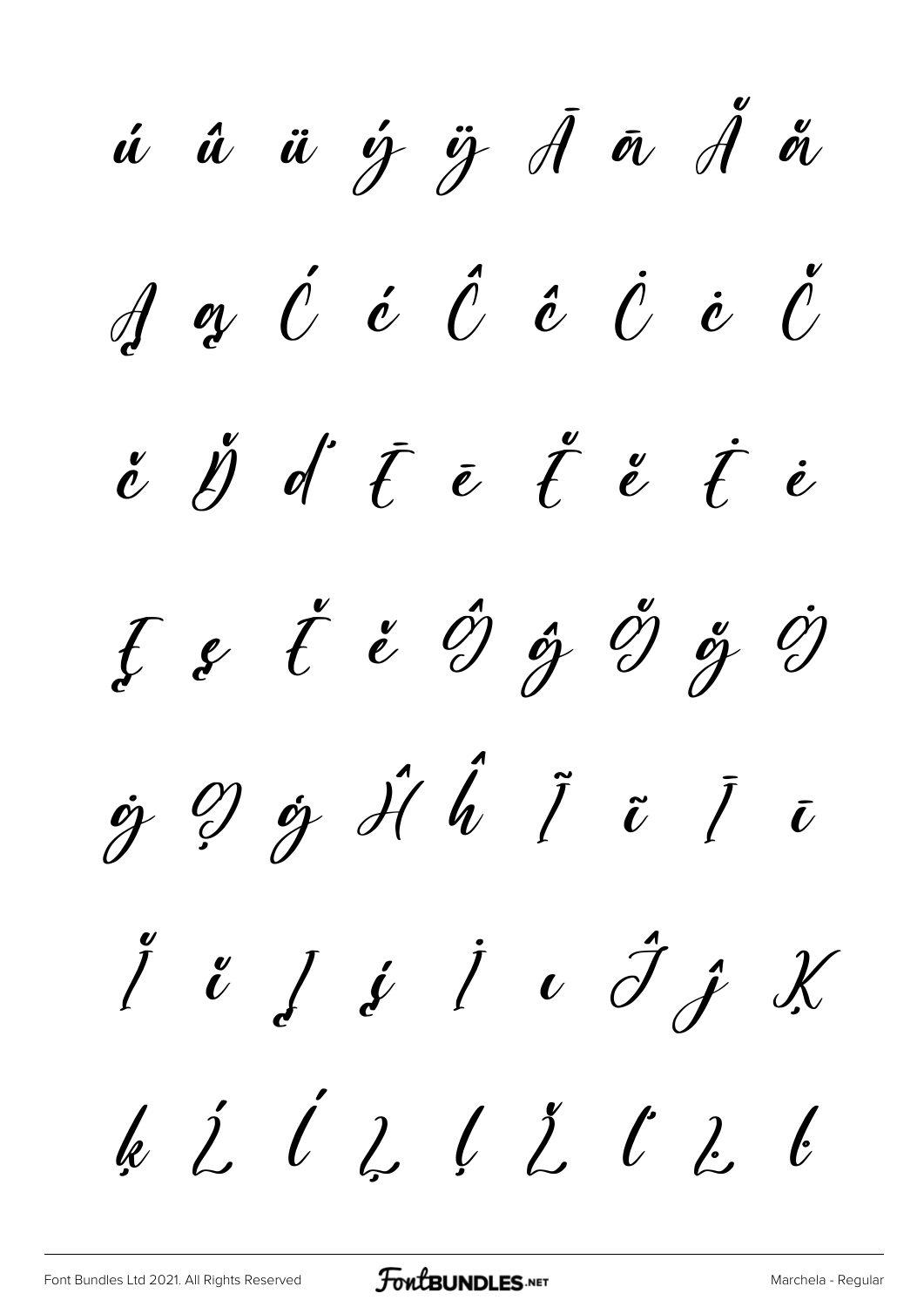$2\,$   $\ell$   $\dot{\mathscr{U}}$   $\dot{\mathscr{U}}$   $\mathscr{M}$   $\mathscr{N}$   $\mathscr{N}$   $\dot{\mathscr{U}}$   $\dot{\mathscr{U}}$  $\overline{\theta}$   $\overline{\theta}$   $\overline{\theta}$   $\overline{\theta}$   $\overline{\theta}$   $\overline{\theta}$   $\overline{\theta}$   $\overline{\theta}$   $\overline{\theta}$ v R v R v S s S s  $s s s s t \gamma t$ ũ Ũ ā Ü ǚ Ü å Ü ä Is  $\hat{y}$   $\hat{w}$  if  $\hat{y}$  if  $\hat{y}$  if  $\hat{z}$  $\dot{3}$   $\dot{3}$   $\ddot{3}$  of  $\dot{\alpha}$   $\dot{\beta}$   $\dot{\beta}$